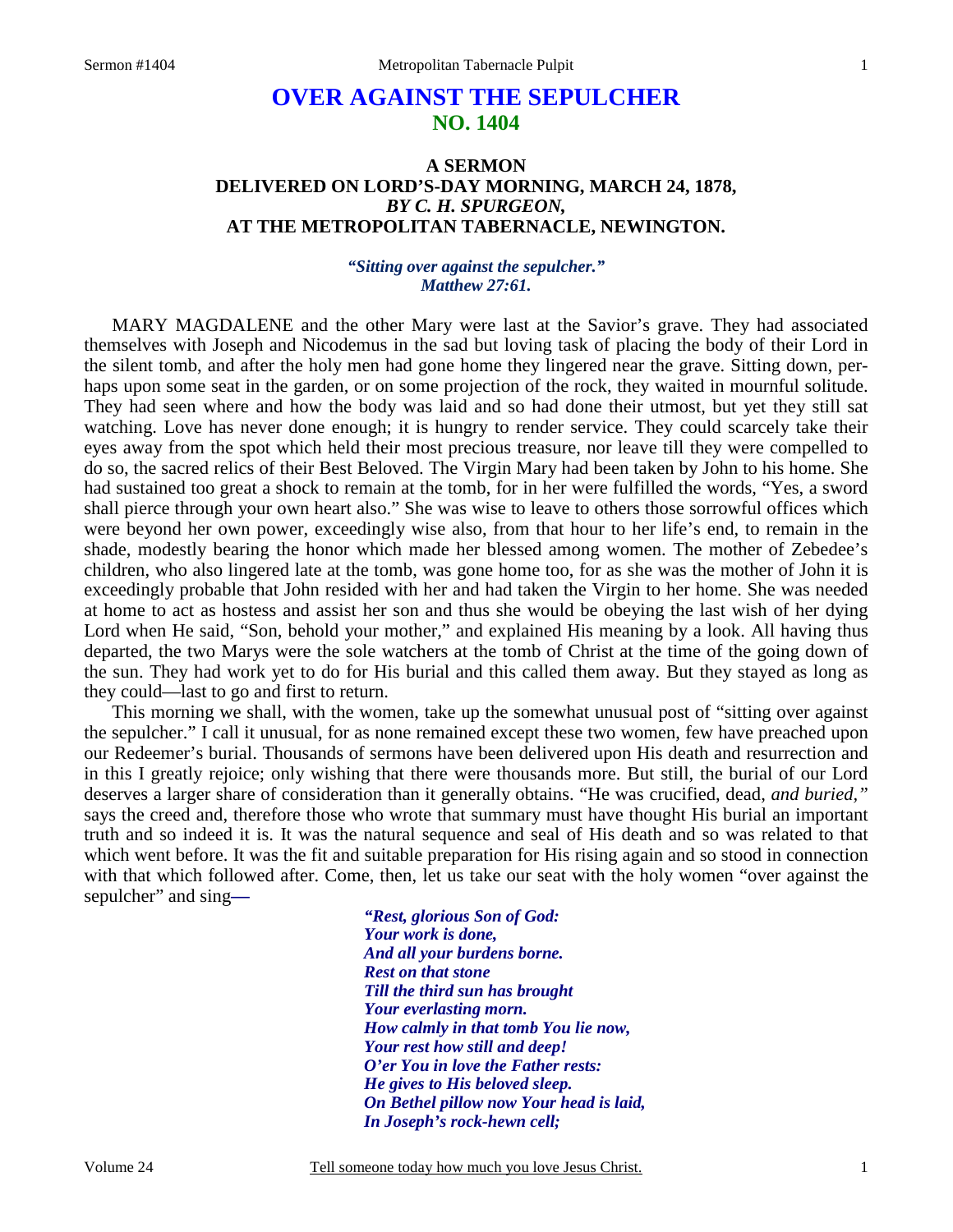#### *Your watchers are the angels of Your God They guard Your slumbers well."*

**I.** Supposing ourselves to be sitting in the garden with our eyes fixed upon the great stone which formed the door of the tomb, we first of all ADMIRE THAT HE HAD A GRAVE AT ALL. We wonder how that stone could hide Him who is the brightness of His Father's glory, how the Life of all could lie among the dead, how He who holds creation in His strong right hand could even for an hour, be entombed. Admiring this, we would calmly reflect, first, upon *the testimony of His grave that He was really dead.* Those tender women could not have been mistaken, their eyes were too quick to suffer Him to be buried alive, even if anyone had wished to do so. Of our Lord's actual death we have many proofs connected with His burial. When Joseph of Arimathea went to Pilate and begged for the body, the Roman ruler would not give it up till he was certain of His death. The centurion, a man under authority, careful in all that he did, certified that Jesus was dead. The soldier who served under the centurion had by a very conclusive test established the fact of His death beyond all doubt, for with a spear he pierced His side and there came out forthwith blood and water. Pilate, who would not have given up the body of a condemned person unless he was sure that execution had taken place, registered the death and commanded the body to be delivered to Joseph. Both Joseph of Arimathea and Nicodemus and all the friends who aided in the interment were beyond all question convinced that He was dead. They handled the lifeless frame. They wrapped it in the bands of fine linen. They placed the spices about the sacred flesh which they loved so well. They were sadly assured that their Lord was dead. Even His enemies were quite certain that they had slain Him. They never had a suspicion that possibly a little life remained in Him and that it could be revived, for their stern hate allowed no doubt to remain upon that point. They knew even to the satisfaction of their mistrustful malice that Jesus of Nazareth had died. Even when in their anxiety they went to Pilate, it was not that they might obtain stronger proofs of death, but to prevent the disciples from stealing His dead body and saying that He had risen from the dead. Yes, Jesus died, literally and actually died, and His body of flesh and bones was really laid in Joseph's grave. It was no phantom that was crucified, as certain heretics dreamed of old. We have not to look to a spectral atonement or to a visionary sacrifice, though some in our own times would reduce redemption to something shadowy and unsubstantial. Jesus was a real man and truly tasted the bitter pangs of death. And, therefore, He in very deed lay in the sepulcher, motionless as the rock out of which it was hewn, shrouded in His winding-sheet. Remember, as you think of your Lord's death, that the day will come, unless the second advent should intervene, in which you and I shall lie low among the dead as once our Master did. Soon to this heart there will be left no pulsing life. To these eyes no glance of observation, to this tongue no voice, to these ears no sensibility of sound. We naturally start from this, yet must it be. We shall certainly mingle with the dust we tread upon and feed the worms. But as we gaze on Jesus' tomb and assure ourselves that our great Lord and Master died, each thought of dread is gone and we no longer shudder, we feel that we can safely go where Christ has gone before.

Sitting down over against the sepulcher, after one has pondered upon the wondrous fact that He who only has immortality was numbered with the dead, the next subject which suggests itself is *the testimony of the grave to His union with us.* He had His grave hard by the city and not on some lone mountain peak where foot of man could never tread. His grave was where it could be seen. It was a family grave which Joseph had, no doubt, prepared for himself and his household. Jesus was laid in a family vault where another had expected to lie. Where was Moses buried? No man knows of his sepulcher to this day. But where Jesus was buried was well known to His friends. He was not caught away in a chariot of fire, nor was it said of Him that God took Him, but He was laid in the grave, "as the manner of the Jews is to bury." Jesus found His grave among the men He had redeemed. Hard by the common place of execution there was a garden and in that garden they laid Him in a tomb which was meant for others. So that our Lord's sepulcher stands, as it were, among our homes and gardens and is one tomb among many. Before me rises a picture. I see the cemetery, or sleeping place of the saints, where each one rests on his lowly bed. They lie not alone, but like soldiers sleeping around their captain's pavilion where he, also, spent the night, though he is up before them. The sepulcher of Jesus is the central grave of God's acre. It is empty now, but His saints lie buried all around that cave in the rock, gathered in ranks around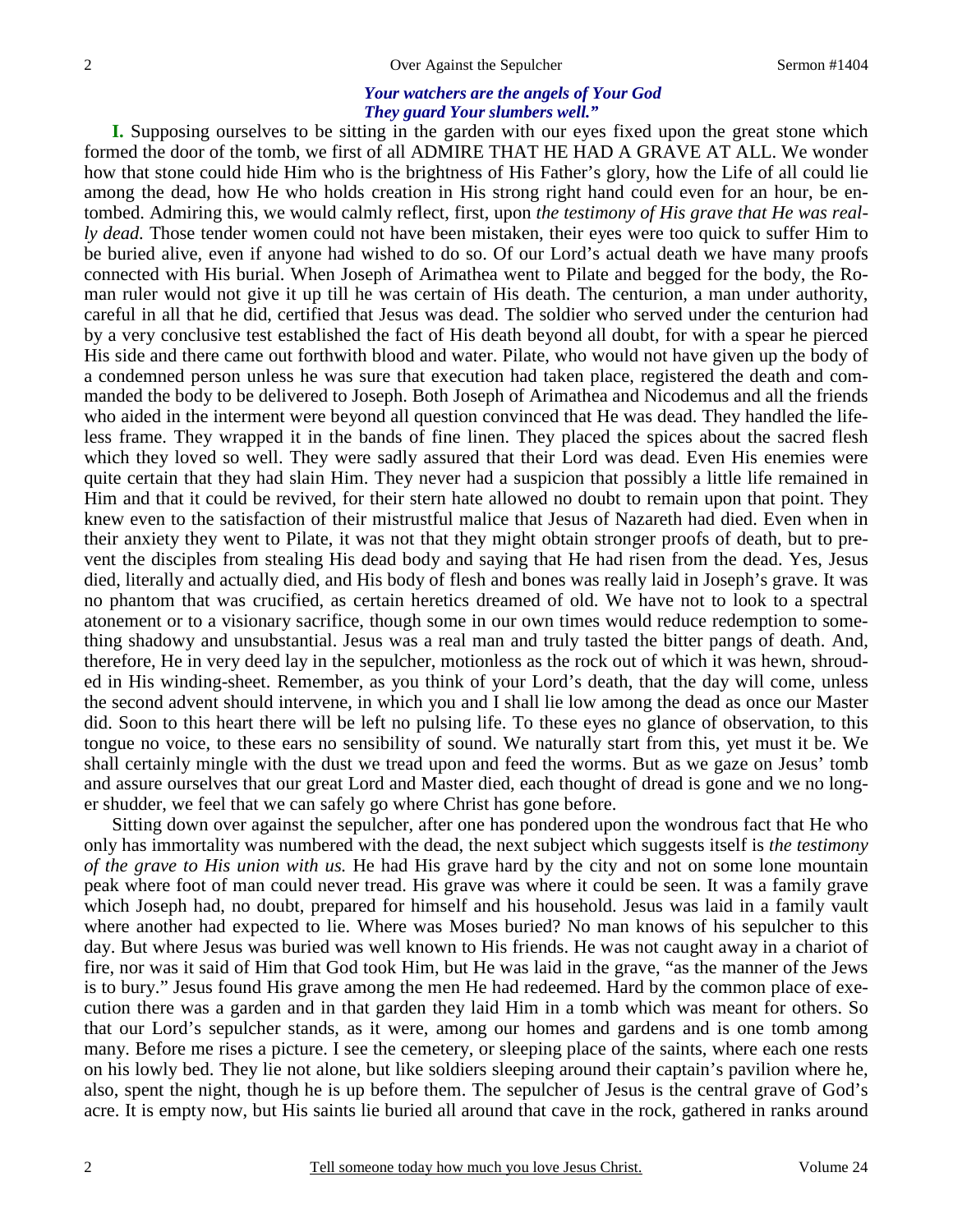their dear Redeemer's resting place. Surely it robs the grave of its ancient terror when we think that Jesus slept in one of the chambers of the great dormitory of the sons of men.

Very much might be said about the tomb in which Jesus lay. It was a *new* tomb, wherein no remains had been previously laid. And thus if He came forth from it there would be no suspicion that another had arisen, nor could it be imagined that He rose through touching some old prophet's bones, as he did who was laid in Elisha's grave. As He was born of a virgin mother, so was He buried in a virgin tomb, wherein never man had lain. It was a *rocky* tomb, and therefore nobody could dig into it by night, or tunnel through the earth. It was a *borrowed* tomb. So poor was Jesus that He owed a grave to charity. But that tomb was spontaneously offered, so rich was He in the love of hearts which He had won. That tomb He returned to Joseph honored unspeakably by His temporary sojourn therein. I know not whether Joseph ever used it for any of his house, but I see no reason why he should not have done so. Certainly, our Lord when He borrows always makes prompt repayment and gives a bonus. He filled Simon's boat with fish when He used it for a pulpit. And He sanctified the rocky cell wherein He had lodged and left it perfumed for the next who should sleep there.

We, too, expect, unless special circumstances should intervene, that these bodies of ours will lie in their narrow beds beneath the green lawn and slumber till the resurrection. Nor need we be afraid of the tomb, for Jesus has been there. Sitting over against His sepulcher we grow brave and are ready, like knights of the holy sepulcher, to hurl defiance at death. At times we almost long for evening to undress that we may rest with God in the chamber where He gives sleep to His Beloved.

Now, note that our Lord's tomb was in a garden, for this is typically *the testimony of His grave to the hope of better things.* Just a little beyond the garden wall you would see a little knoll, of grim name and character, the Tyburn of Jerusalem, Golgotha, the place of a skull. And there stood the Cross. That rising ground was given up to horror and barrenness. But around the actual tomb of our Savior there grew herbs and plants and flowers. A spiritual garden still blooms around His tomb. The wilderness and the solitary place are glad for Him and the desert rejoices and blossoms as the rose. He has made another Paradise for us and He Himself is the sweetest flower there. The first Adam sinned in a garden and spoiled our nature. The second Adam slept in a garden and restored our loss. The Savior buried in the earth has removed the curse from the soil. From now on blessed is the ground for His sake. He died for us that we, ourselves, might become in heart and life fruitful gardens of the Lord. Let but His tomb and all the facts which surround it have due influence upon the minds of men and this poor blighted earth shall again yield her increase. Instead of the thorn shall come up the fir tree and instead of the brier shall come up the myrtle tree, and it shall be to the Lord for a name.

Sitting over against the sepulcher, perhaps the best thought of all is that now it is empty *and so bears testimony to our resurrection.* It must have made the two Marys weep, when before they left the grave they saw it filled with so beloved a treasure, so surely dead. They ought to have rejoiced to find it empty when they returned, but they knew not, as yet, the angel's message—"He is not here, for He is risen." Our Christ is not dead now. He lives forever to make intercession for us. He could not be held by the bands of death. There was nothing corruptible about Him and therefore His body has left the abode of decay to live in newness of life. The sepulcher is spoiled and the spoiler has gone up to glory, leading captivity captive As you sit over against the sepulcher let your hearts be comforted concerning death, whose sting is gone forever. There shall be a resurrection. You can be sure of this, for if the dead rise not then is Christ not risen. But the Lord is risen indeed, and His rising necessitates that all who are in Him should rise as He has done.

Yet another thought comes to me—can I follow Christ as fully as these two women did? That is to say, can I still cling to Him though to sense and reason His cause should seem dead and laid in a rocky sepulcher? Can I, like Joseph and Magdalene, be a disciple of a dead Christ? Could I follow Him even at His lowest point? I want to apply this practically. Times have come upon the Christian church when truth seems to be fallen in the streets and the kingdom of Christ is in apparent peril. Just now the Lord Jesus is betrayed by not a few of His professed ministers. He is being crucified afresh in the perpetual attacks of skepticism against His blessed gospel. And it may be that things may wax worse and worse. This is not the first occasion when it has been so, for at various times in the history of the church of God His enemies have exulted and cried out that the gospel of past ages was exploded and might be reckoned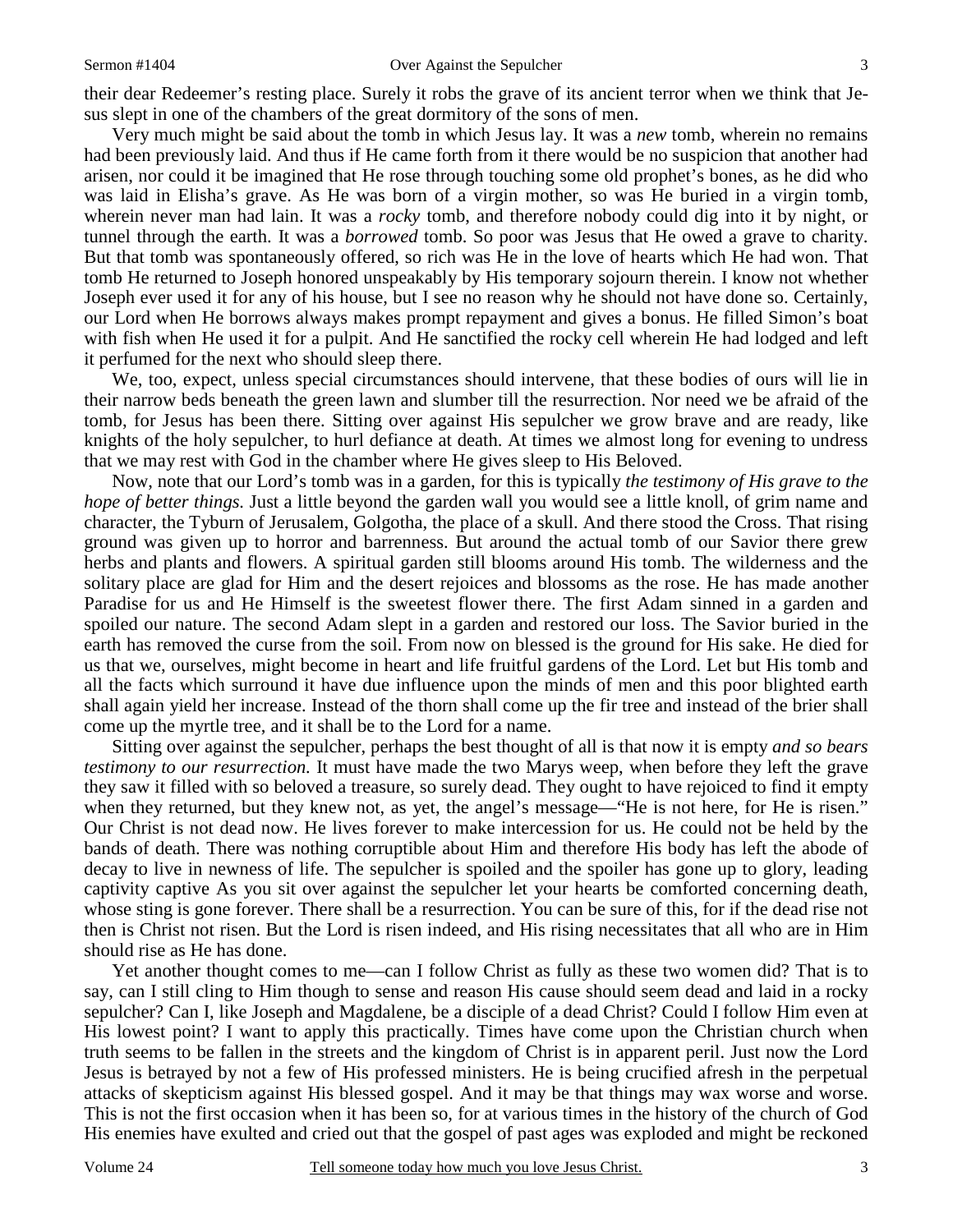as dead and buried. For one, I mean to sit over against the very sepulcher of truth. I am a disciple of the old-fashioned doctrine as much when it is covered with disgrace and rebuke as when it shall again display its power, as it surely shall. Skeptics may seem to take the truth and bind it, scourge it, crucify it and say that it is dead. And they may endeavor to bury it in scorn, but the Lord has many a Joseph and a Nicodemus who will see honor done even to the body of truth and will wrap the despised creed in sweet spices and hide it away in their hearts. They may, perhaps, be half afraid that it is really dead, as the wise men assert, yet it is precious to their souls and they will come forth right gladly to espouse its cause and to confess that they are its disciples. We will sit down in sorrow but not in despair and watch until the stone is rolled away and Christ in His truth shall live again and be openly triumphant. We shall see a divine interposition and shall cease to fear, while they who stand armed to prevent the resurrection of the grand old doctrines shall quake and become as dead men, because the gospel's everlasting life has been vindicated. And they will be made to quiver before the brightness of its glory.

This, then, is our first meditation. We admire that Jesus ever had a grave and we sit in wonder over against the sepulcher.

**II.** Secondly, sitting here, WE REJOICE IN THE HONORS OF HIS BURIAL. The burial of Christ was, under some aspects of it, the lowest step of His humiliation. He must not merely for a moment die, but He must be buried awhile in the heart of the earth. On the other hand, under other aspects our Lord's burial was the first step of His glory. It was a turning point in His great career as we shall hope to show you. Our Lord's body was given up by Pilate to Joseph who went with authority to receive it from those who were appointed to see him take it down. Yesterday I had a glimpse at a work of art by one of our own Lambeth neighbors, exhibited by Mr. Doulton. It is a fine piece of work in terra-cotta, representing the taking down of Christ from the cross. I could have wished to have studied it more at leisure, but a mere glimpse has charmed me. The artist represents a Roman soldier at the top of the cross taking down the parchment upon which the accusation was written. He is rolling it up to put it away forever. I thought of the taking away of the handwriting which was against *Him,* even as He had taken away that which was against *us*. The Roman soldier by authority is thus represented as removing the charge which was once nailed over the ever blessed head. There is no accusation against Him now. He died and the Law is satisfied, it can no longer accuse the man who has endured its penalty. Another soldier is represented with a pair of pincers drawing out one of the big nails from the hands. The sacred body is now free. Law has no further claims upon it and withdraws its nails. A disciple, not a soldier, has mounted a ladder on the other side and with a pair of scissors, is cutting away the crown of thorns. I think the artist did well to represent his doing so, for from now on it is our delight to remove all shame from the name of Jesus and to crown Him in another fashion. Then the artist has represented certain of His disciples as gently taking hold of the body as it is gradually being unloosed by the soldiers while Joseph of Arimathea stands there with his long linen sheet ready to receive Him. Jars of precious myrrh and spices are standing there and the women ready to open the lids and to place the spices around the holy flesh. Every part of the design is significant and instructive, and the artist deserves great praise for it. It brought before my mind the descent from the cross with greater vividness than any painting I have ever seen. The nails are all extracted. He is held no longer to the cross. The body is taken down, no longer to be spit upon, despised and rejected, but tenderly handled by His friends. All and everything that has to do with shame, suffering and paying of penalty is ended once and for all. What became of the cross? You find in Scripture no further mention of it. The legends concerning it are all false upon the face of them. The cross is gone forever. Neither scaffold, nor nail, nor spear, nor crown of thorns can be found. There is no further use for them. Jesus our Lord has gone to His glory. By His one sacrifice He has secured the salvation of His own.

But now as to His burial. Beloved, there were many honorable circumstances about it. Its first effect was *the development of timid minds.* Joseph of Arimathea occupied a high post as an honorable counselor, but he was a secret disciple. Nicodemus, too, was a ruler of the Jews, and though he had spoken a word for the Master now and then, as probably Joseph had done (for we are told that he had not consented to their counsel and deed), yet he had never come out boldly till now. He came to Jesus by night, before, but he now came by daylight. At the worst estate of the Savior's cause we should have thought that these two men would remain concealed, but they did not. Now that the case seemed desperate, they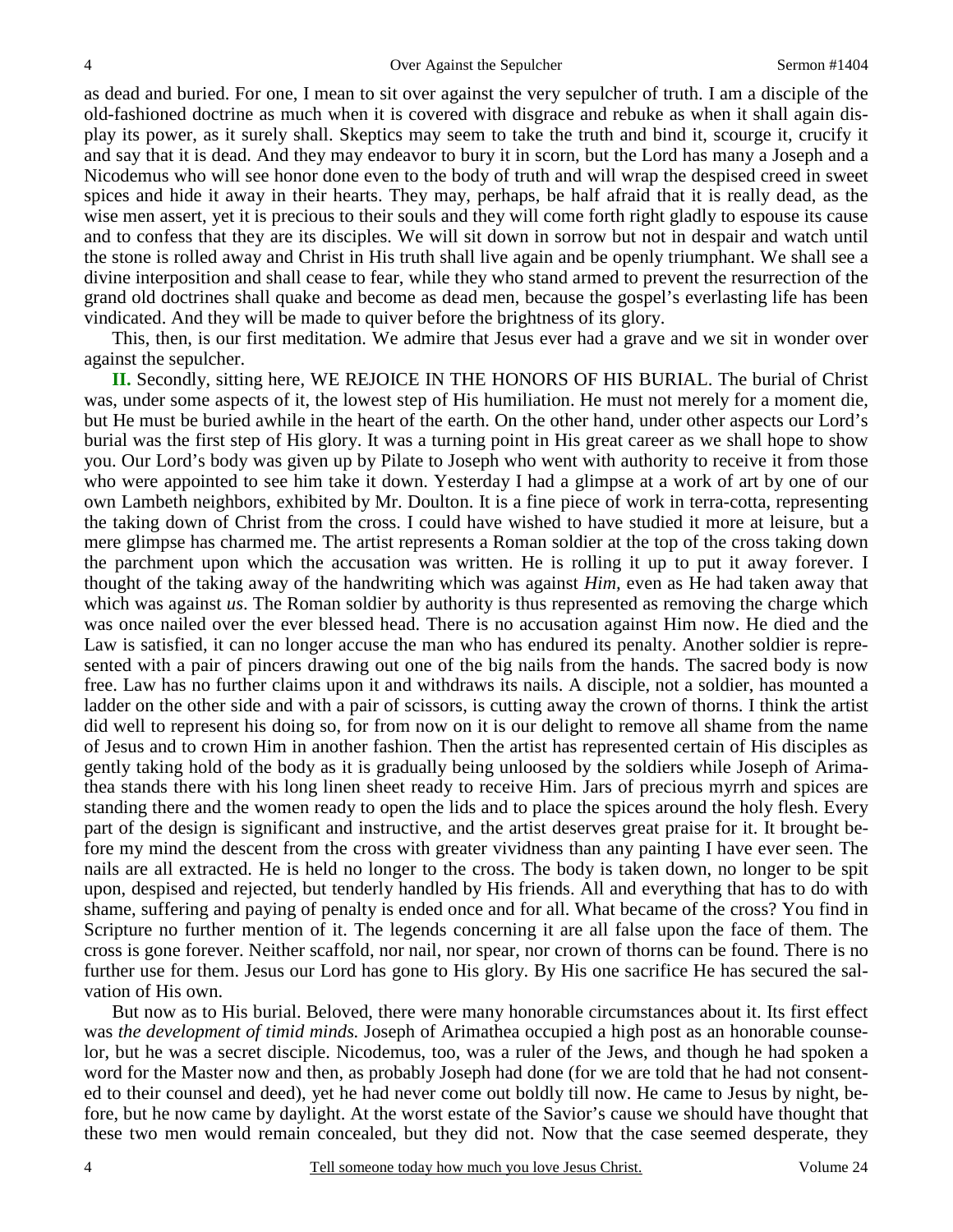show their faith in Jesus and pluck up courage to honor their Lord. Lambs become lions when the Lamb is slain. Joseph went boldly to Pilate and begged for the body of Jesus. For a dead Christ he risks his position and even his life, for he is asking for the body of a reputed traitor and may, himself, be put to death by Pilate. Or the members of the Sanhedrin may be enraged at him and bind themselves with an oath that they will slay him for paying honor to the Nazarene, whom they called, "that deceiver." Joseph ventures everything for Jesus, even though he knows Him to be dead. Equally brave is Nicodemus, for publicly at the foot of the cross, he stands with his hundred pounds of spices, caring nothing for any who may report the deed. I cheerfully hope, dear brethren, that one result of the ferocious attacks made upon the gospel at this time will be that a great number of quiet and retiring spirits will be awakened to energy and courage. Such works of evil might move the very stones to cry out. While, perhaps, some who have spoken well in other days and have usually done the battling may be downcast and quiet, those who have kept in the rear rank and have only in secret followed Jesus, will be brought to the front and we shall see men of substance and of position acknowledging their Lord. Joseph and Nicodemus both illustrate the dreadful truth that it is hard for them that have riches to enter into the kingdom of God. But they also show us that when they do enter they frequently excel. If they come last, they remain to the last. If cowards when others are heroes, they can also be heroes when even apostles are cowards. Each man has his turn and so while the fishermen-apostles were hiding, the wealthy non-committal brethren came to the front. Though bred in luxury, they bore the brunt of the storm and avowed the cause whose leader lay dead. Brave are the hearts which stand up for Jesus in His burial. "Sitting over against the sepulcher," we draw comfort from the sight of the friends who honored the Lord in His death.

I like to remember that the burial of the Lord *displayed the union of loving hearts.* The tomb became the meeting place of the old disciples and the new, of those who had long followed the Master and those who had but newly acknowledged Him. Magdalene and Mary had been with the Lord for years and had ministered to Him of their substance. But Joseph of Arimathea, as far as his public avowal of Christ is concerned, was, like Nicodemus, a new disciple. Old and new followers united in the deed of love and laid their Master in the tomb. A common sorrow and a common love unite us wondrously. When our great Master's cause is under a cloud and His name blasphemed, it is pleasant to see the young men battling with the foe and aiding their fathers in the stern struggle. Magdalene with her penitent love and Mary with her deep attachment to her Lord, join with the rabbi and the counselor who now begin to prove that they intensely love the Man of Nazareth. That small society, that little working meeting, which gathered around our Master's body, was a type of the whole Christian church. When once awakened, believers forget all differences and degrees of spiritual condition and each one is eager to do his part to honor his Lord.

Mark, too, that the Savior's death *brought out abundant liberality.* The spices, one hundred pounds in weight and the fine linen were furnished by the men. And then the holy women prepared the liquid spices with which to carry out what they might have called His great funeral, when they would more completely wrap the body in aromatic spices as was the manner of the Jews to bury. There was much of honor intended by all that they brought. A very thoughtful writer observes that the clothes in which our Lord was wrapped are not called grave clothes, but linen clothes and that the emphasis would seem to be put upon their being linen. And he reminds us that when we read of the garments of the priests in the Book of the Law we find that every garment must be of linen. Our Lord's priesthood is, therefore, suggested by the sole use of linen for His death robes. The Apostle and High Priest of our profession in His tomb slept in pure white linen, even as today He represents Himself to His servants as clothed with a garment down to His feet. Even after death He acted as a priest and poured out a libation of blood and water and it was, therefore, right that in the grave He should still wear priestly garments.

"He made His grave with the wicked"—there was His shame. "But with the rich in His death" there was His honor. He was put to death by rough soldiers, but He was laid in His grave by tender women. Persons of honorable estate helped gently to receive and reverentially to place in its position, His dear and sacred frame. And then, as if to do Him honor, though they meant it not, His tomb must not be left unguarded and Caesar lends his guards to watch the couch of the Prince of Peace. Like a king He slumbers until, as the King of kings, He wakes at daybreak.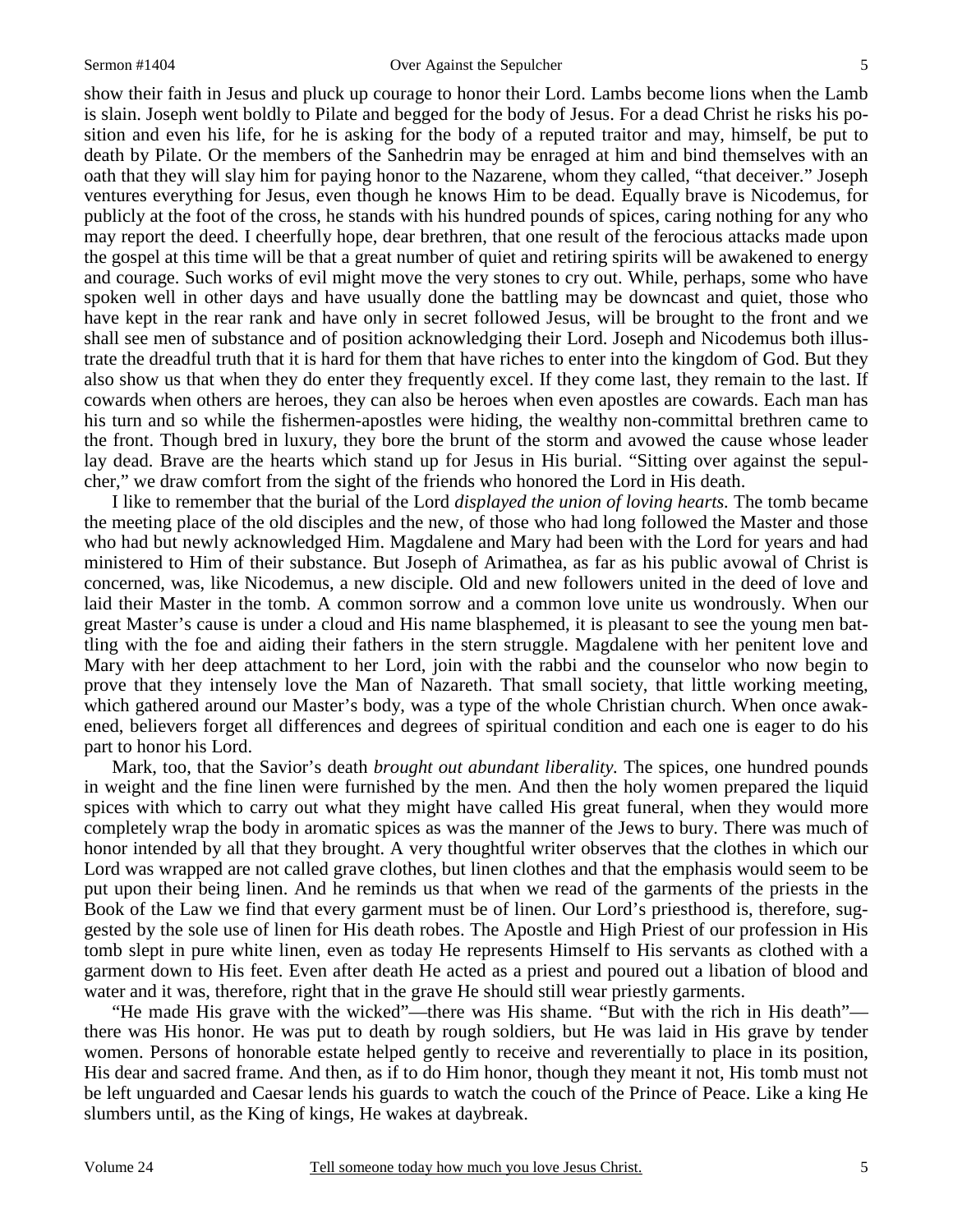To my mind it is very pleasant to see all this honor come to our Lord when He is in His worst estate—dead and buried. Will we not also honor our Lord when others despise Him? Will we not cleave to Him come what may? If the church were all but destroyed, if every voice should go over to the enemy, if a great stone of philosophic reasoning were rolled at the door of truth and it should seem no longer possible for argument to remove it, yet would we wait till the gospel should rise again to confuse its foes. We will not be afraid, but keep our position. We will stand still and see the salvation of God, or "sitting over against the sepulcher," we will watch for the Lord's coming. Let the worst come to the worst, we would sooner serve Christ while He is conceived to be dead than all the philosophers that ever lived when in their prime. Even if fools should dance over the grave of Christianity, there shall remain at least a few, who will weep over it and brushing away their tears from their eyes, expect to see it revive and put forth all its ancient strength.

**III.** I must now pass to a third point. While sitting over against the sepulcher, WE OBSERVE THAT HIS ENEMIES WERE NOT AT REST. They had their way, but they were not content. They had taken the Savior and with wicked hands they had crucified and slain Him, but they were not satisfied. They were the most uneasy people in the world, though they had gained their point. It was their Sabbath day and it was a high day, that Sabbath of Sabbaths, the Sabbath of the Passover. They kept a preparation for it and had been very careful not to go into the place called the pavement, lest they should defile themselves—sweet creatures! And now have they not gained all they wanted? They have killed Jesus and buried Him, are they not happy? No. And what is more, their humiliation had begun—they were doomed to belie their own favorite profession. What was that profession? Their boast of rigid Sabbathkeeping was its chief point and they were perpetually charging our blessed Lord with Sabbath-breaking for healing the sick and even because His disciples rubbed a few ears of wheat between their hands when they were hungry on the Sabbath day. Brethren, look at these men and laugh at their hypocrisy. It is the Sabbath day and they come to Pilate, holding counsel on the Sabbath with a heathen! They tell him that they are afraid that Jesus' body will be spirited away and he says, "You have a watch. Go your way; make it as secure as you can." And they go and seal the stone on the Sabbath. O you hypocritical Pharisees, here was an awful breaking of your Sabbath by you! According to their superstitious tradition, the rubbing of ears of wheat between the hands was a kind of threshing, and therefore it was a breach of the law. Surely, by the same reasoning the burning of a candle to melt the wax must have been similar to the lighting of a furnace. And the melting of wax must have been a kind of foundry work, like that of the blacksmith who pours metal into a mold, for in such a ridiculous fashion their rabbis interpreted the smallest acts. But they had to seal the stone and break their own absurd laws to satisfy their restless malice. One is pleased to see either Pharisees or Sadducees made to overturn their own professions and lay bare their hypocrisy. Modern-thought gentlemen will, before long, be forced to the same humiliation.

Next, they had to retract their own accusation against our Lord. They charged Jesus with having said, "Destroy this temple and I will build it in three days," pretending that He referred to the temple upon Zion. Now they come to Pilate and tell him, "This deceiver said after three days I will rise again." Oh you knaves, that is your new version, is it? You put the man to death for quite another rendering! Now you understand the dark saying? Yes, you deceivers, and you understood it before. But now you must eat your leek and swallow your own words. Truly, He scorns the scorners and pours contempt upon His enemies.

And now see how these killers of Christ betray their own fears. He is dead, but they are afraid of Him! He is dead, but they cannot shake off the dread that He will yet vanquish them. They are full of agitation and alarm.

Nor was this all, they were to be made witnesses for God—to sign certificates of the death and resurrection of His Anointed. In order that there might be no doubt about the resurrection at all, there must be a seal, and *they* must go and set it. There must be a guard, and *they* must see it mustered. The disciples need not trouble about certifying that Jesus is in the grave, these Jews will do it and set their own great seal to the evidence. These proud ones are sent to do the work of drudges in Christ's kitchen, to wait upon a dead Christ and to protect the body which they had slain. The lie which they told afterwards crowned their shame. They bribed the soldiers to say that His disciples stole Him away while they slept.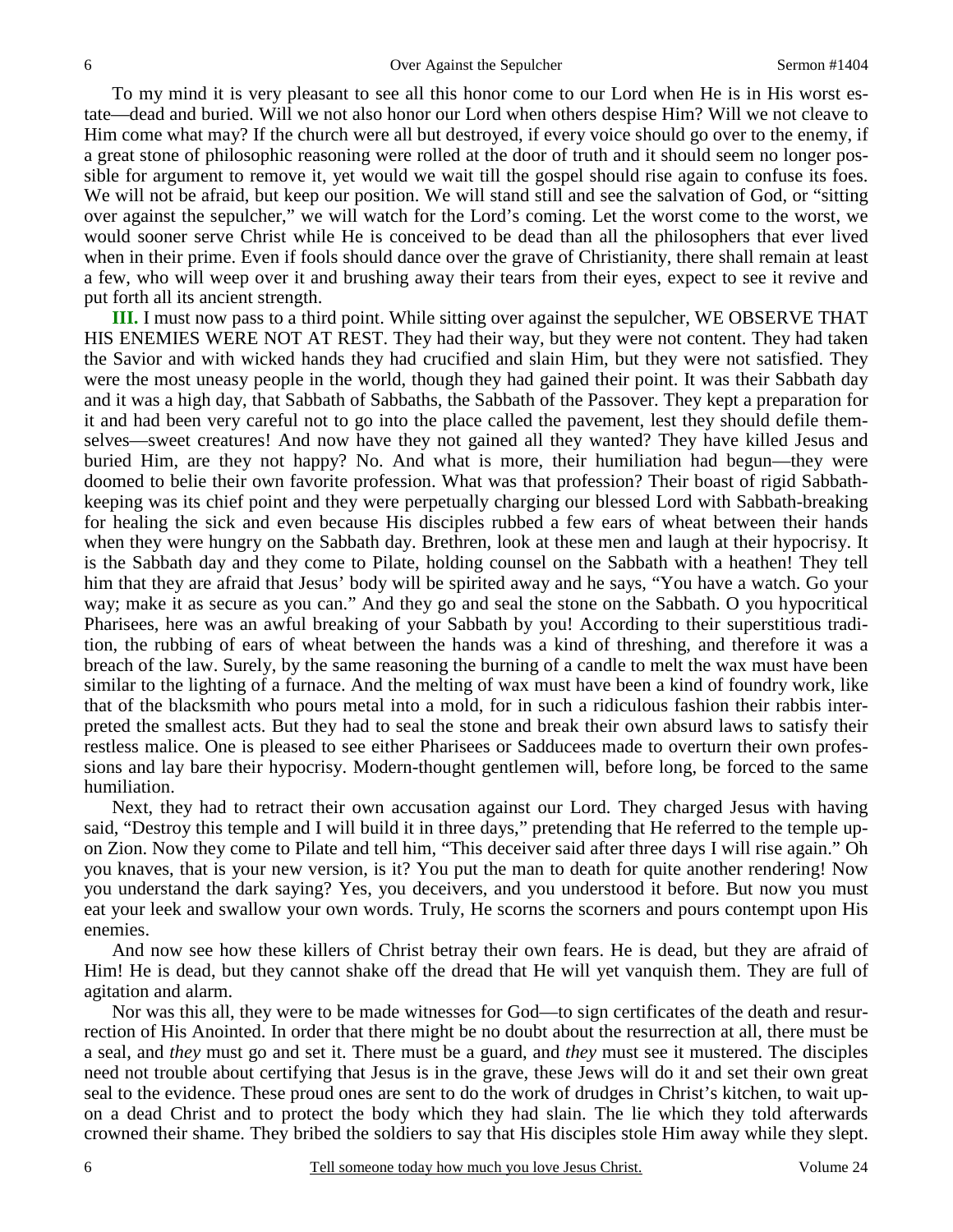This was a transparent lie, for if the soldiers were asleep, how could they know what was done? We cannot conceive of an instance in which men were more completely made to contradict and convict themselves. That Sabbath was a high day, but it was no Sabbath to them, nor would the overthrow of the gospel be any rest of soul to its opponents. If ever we should live to see the truth pushed into a corner and the blessed cause of Christ fastened up as with rationalistic nails and its very heart pierced by a critic's spear, yet, mark you, even in the darkest night that can ever try our faith, the adversaries of the gospel will still be in alarm lest it should rise again. The old truth has a wonderful habit of leaping up from every fall as strong as ever. In Dr. Doddridge's days men had pretty nearly buried the gospel. Socinianism was taught in many, if not most dissenting pulpits, and the same was true of the Church of England. The liberal thinkers dreamed that they had won the victory and extinguished evangelical teaching. But their shouts came a little too soon. They said, "We shall hear no more of this miserable justification by faith and regeneration by the Holy Spirit." They laid the gospel in a tomb cut out in the cold rock of Unitarianism and they set the seal of their learning upon the great stone of doubt which shut in the gospel. There it was to lie forever, but God meant otherwise. There was a pot-boy over in Gloucester called George Whitefield, and there was a young student who had lately gone to Oxford called John Wesley. And these two passed by the grave of the gospel and beheld a strange sight, which they began to tell. And as they told it, the sods of unbelief and the stones of learned criticism began to move, and the truth, which had been buried, started up with Pentecostal power. Aha, you adversaries, how greatly had you deceived yourselves! Within a few months, all over England the work of the devil and his ministers was broken to pieces, as when a tower is split by lightning, or the thick darkness scattered by the rising sun. The weight of ignorance and unbelief fled before the bright day of the gospel, though that gospel was, for the most part, proclaimed by unlettered men. The thing which has been is the thing which shall be. History repeats itself. O generation of modern thinkers, you will have to eat your own words and disprove your own assertions. You will have to confute each other and yourselves, even as the Moabites and Elamites slew each other. It may even happen that your infidelities will work themselves out into practical evil of which you will be the victims. You may bring about a repetition of the French Revolution of 1789, with more than all its bloodshed and who will wonder? You, some of you calling yourselves ministers of God, with your insinuations of doubt, your denials of future punishment, your insults of the gospel, your ingenious speeches against the Bible, are shaking the very foundation of society. I impeach you as the worst enemies of mankind. In effect, you proclaim to men that they may sin as they like, for there is no hell, or if there is, it is but a little one. Thus you publish a gospel of licentiousness and you may one day, rue the result. You may live to see a reign of terror of your own creating, but even if you do, the gospel of Jesus will come forth from all the filth you have heaped upon it, for the holy gospel will live as Christ lives and its enemies shall never cease to be in fear. Your harsh speeches against those who preach the gospel, your bitterness and your sneers of contempt, all show that you know better than you say and are afraid of the very Christ whom you kill. We who cleave to the glorious gospel will abide in peace come what may, but you will not.

**IV.** And now our last thought is that while these enemies of Christ were in fear and trembling WE NOTE THAT HIS FOLLOWERS WERE RESTING. It was the seventh day and therefore they ceased from labor. The Marys waited and Joseph and Nicodemus refrained from visiting the tomb. They obediently observed the Sabbath rest. I am not sure that they had faith enough to feel very happy, but they evidently did expect something and anxiously awaited the third day. They had enough of the comfort of hope to remain quiet on the seventh day.

Now, beloved, sitting over against the sepulcher while Christ lies in it, my first thought about it is, *I will rest, for He rests.* What a wonderful stillness there was about our Lord in that rocky grave. He had been daily thronged by thousands, even when He ate bread they disturbed Him. He scarcely could have a moment's stillness in life. But now, how quiet is His bed! Not a sound is heard. The great stone shuts out all noise and the body is at peace. Well, if He rests, I may. If for a while the Lord seems to suspend His energies, His servants may cry unto Him but they may not fret. He knows best when to sleep and when to wake.

As I see the Christ resting in the grave, my next thought is, *He has the power to come forth again.* Some few months ago I tried to show you that when the disciples were alarmed because Jesus was